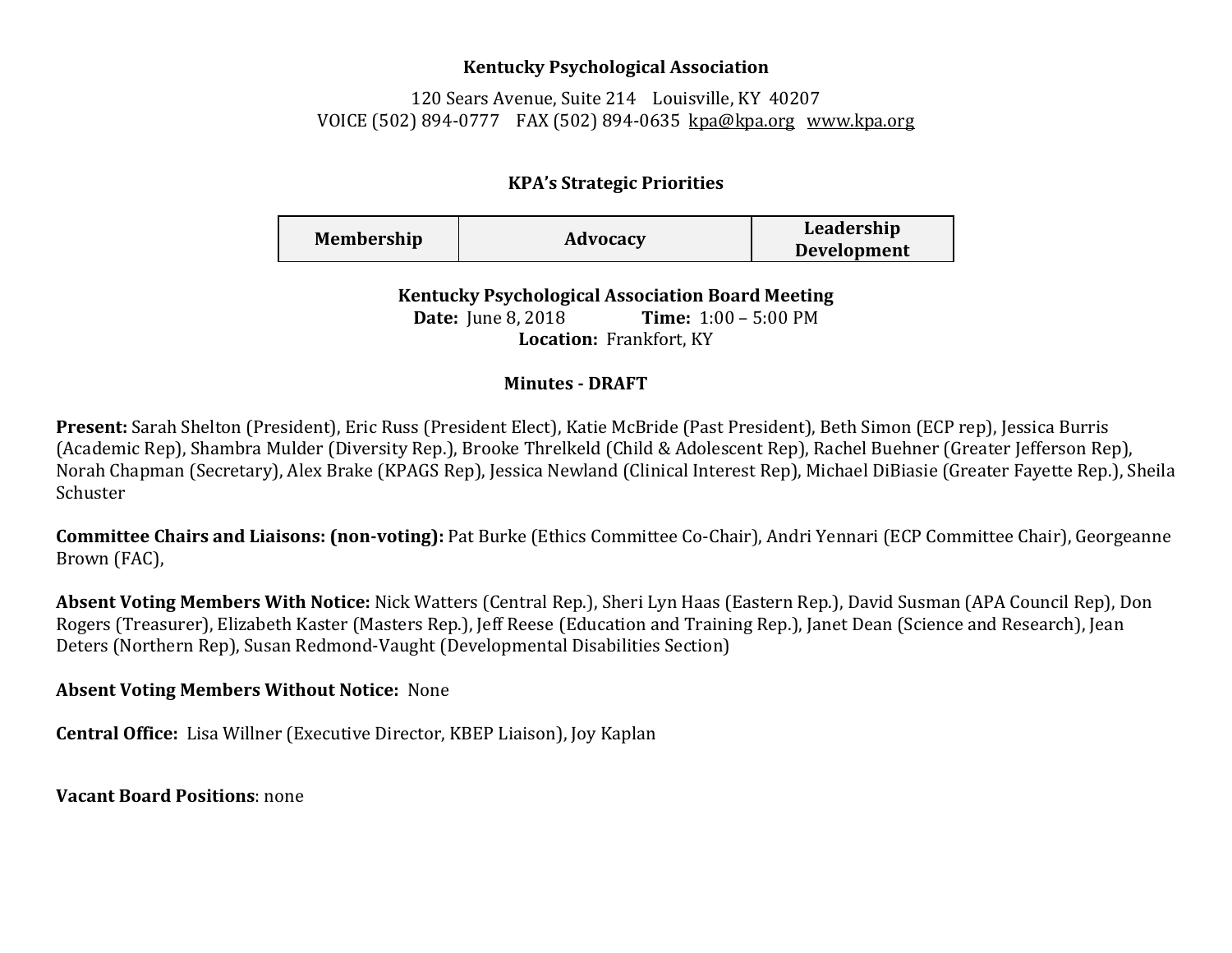| <b>TOPIC</b>                                                                                    |                                                                                                                                                                                                                                                                                                                                                                                                                                                                                                                                                            | <b>CONCLUSION</b>                                                                                                                                         |
|-------------------------------------------------------------------------------------------------|------------------------------------------------------------------------------------------------------------------------------------------------------------------------------------------------------------------------------------------------------------------------------------------------------------------------------------------------------------------------------------------------------------------------------------------------------------------------------------------------------------------------------------------------------------|-----------------------------------------------------------------------------------------------------------------------------------------------------------|
| <b>Call to Order and Roll</b><br>Call/President's<br><b>Remarks</b>                             | Shelton called the meeting to order at 1:05pm                                                                                                                                                                                                                                                                                                                                                                                                                                                                                                              | No motion was made.                                                                                                                                       |
| <b>Approval of Minutes</b><br>from 3-2-2018                                                     | Minutes were distributed prior to the meeting. No discussion or<br>corrections.                                                                                                                                                                                                                                                                                                                                                                                                                                                                            | A motion to approve the minutes was<br>made. Motion passed unanimously.                                                                                   |
| <b>Financial Report</b>                                                                         | Financial Report was distributed prior to the meeting. Kaplan<br>provided an overview of the report and a discussion followed.                                                                                                                                                                                                                                                                                                                                                                                                                             | A motion was made to accept the<br>report. Motion passed unanimously.                                                                                     |
| <b>ED Report</b>                                                                                | ED Report was distributed prior to the meeting. No further<br>discussion was made.                                                                                                                                                                                                                                                                                                                                                                                                                                                                         | No motion was made.                                                                                                                                       |
| <b>DPA Report</b>                                                                               | DPA Report was distributed prior to the meeting. No further<br>discussion was made.                                                                                                                                                                                                                                                                                                                                                                                                                                                                        | No motion was made.                                                                                                                                       |
| <b>ACTION ITEM:</b><br><b>Authorization to apply</b><br>for property loan                       | Russ and Kaplan presented information on the process and logistics<br>of initiating the property loan for new KPA office space. Kaplan<br>shared likelihood for move in date. Willner called for board members<br>to help support the moving process to the new space (approximately<br>around August to September). A committee will begin meeting in<br>September to prepare for the Capital Campaign. Susman discussed<br>the potential for signage that reflects KPA and KPF. Discussion<br>continued on branding for KPA/KPF in the new office space. | A motion was made for the board to<br>ratify the decision of the EC to<br>authorize the application for a<br>property loan. Motion passed<br>unanimously. |
| <b>DISCUSSION ITEM:</b><br><b>Public Interest</b><br><b>Response Committee</b><br><b>Update</b> | McBride provided update on the launch of the PIRC system as well as<br>initial inquiry results. McBride reviewed the purpose of the PIRC as<br>well as a reminder of who is on the committee.                                                                                                                                                                                                                                                                                                                                                              | No motion was made.                                                                                                                                       |
| <b>DISCUSSION ITEM:</b><br><b>Building Status and</b><br><b>Capital Campaign</b>                | Russ and Kaplan discussed building status and capital campaign. See<br>Action Item description above.                                                                                                                                                                                                                                                                                                                                                                                                                                                      | No motion was made.                                                                                                                                       |
| <b>DISCUSSION ITEM:</b><br>2019 Board<br><b>Nominations</b>                                     | Russ reviewed process for board nominations as well as positions<br>open in the coming year. Board members offered nominations as well<br>as for which position they may be a good fit. Russ will put together<br>nominating committee to solidify slate of candidates.                                                                                                                                                                                                                                                                                    | No motion was made.                                                                                                                                       |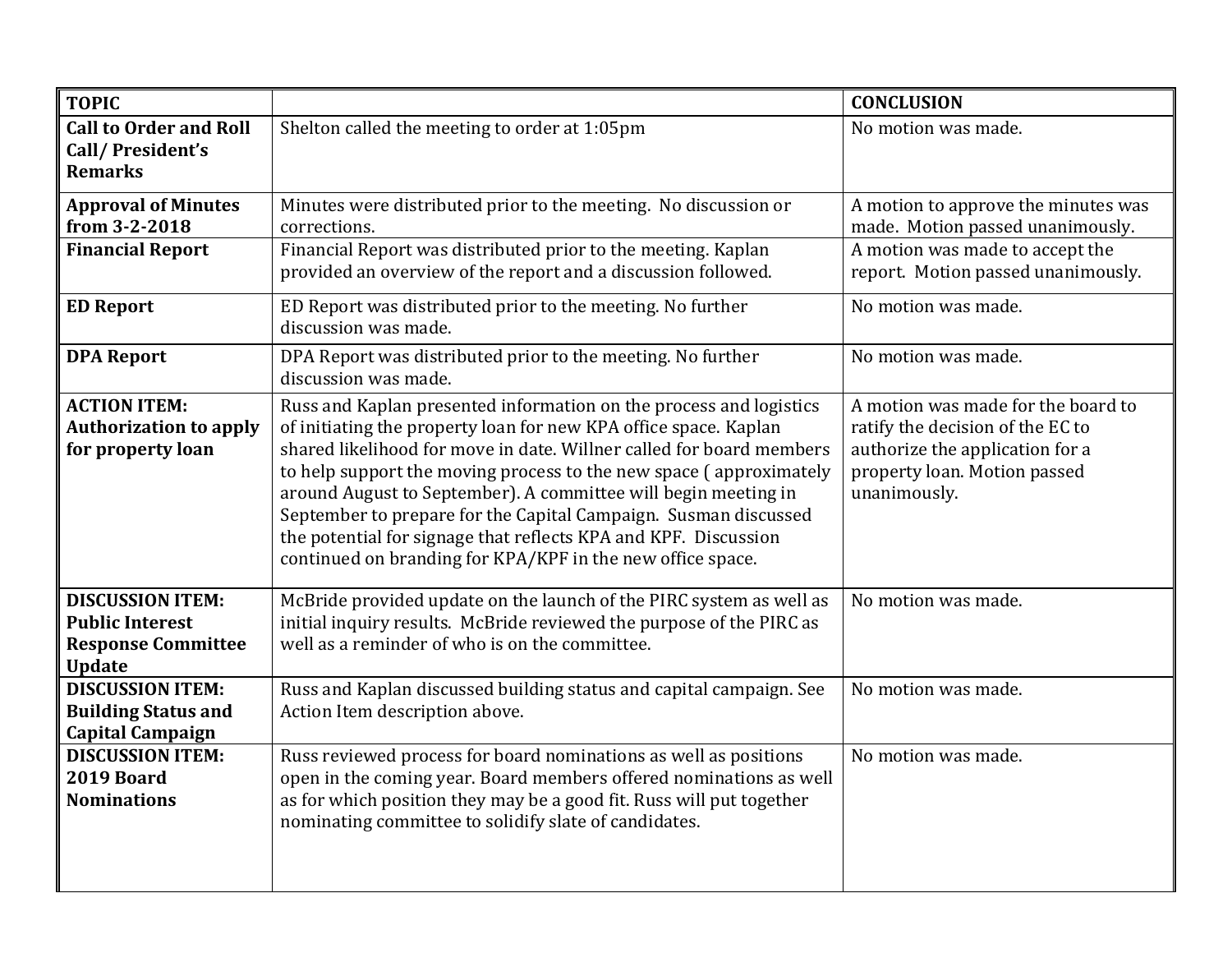| <b>DISCUSSION ITEM:</b>      | Russ presented discussion points on the ease of the Kentucky           | No motion was made. |
|------------------------------|------------------------------------------------------------------------|---------------------|
| <b>Potential advocacy</b>    | licensure process. The licensure process was evaluated in 2012 and     |                     |
| issue: Easier path to        | may need to be reevaluated to support psychologists seeking            |                     |
| licensure                    | licensure in Kentucky. Two barriers to ease of licensure currently: 1) |                     |
|                              | predoctoral hours for advanced practica not defined in the statues.    |                     |
|                              | Several other states have this language more delineated than           |                     |
|                              | Kentucky. 2) The HSP requirement is another issues. Hours for HSP      |                     |
|                              | do not start counting until students have enough hours for licensure.  |                     |
|                              | It was encouraged to audit doctoral training programs in Kentucky to   |                     |
|                              | see how students are fairing in terms of hours. Recommendations to     |                     |
|                              | KBEP would potentially include removing HSP requirement but also       |                     |
|                              | to remove beginning vs. advanced practicum hours language.             |                     |
|                              | Committee was formed to further look into these issues. The            |                     |
|                              | committee will be comprised of: Eric Russ, Andri Yennari, Jeff Reese,  |                     |
|                              | Beth Simon, and Norah Chapman.                                         |                     |
|                              |                                                                        |                     |
| <b>DISCUSSION ITEM:</b>      | McBride presented awards for nominations from the board. Board         | No motion was made. |
| <b>KPA Awards</b>            | members made suggestions orally as well as in writing.                 |                     |
| <b>DISCUSSION ITEM:</b>      | McBride provided a review of the evaluation process of the Executive   | No motion was made. |
| <b>Executive Director</b>    | Director. An alert that such evaluation will be distributed in the     |                     |
| <b>Evaluation Process</b>    | coming months was made. Encouragement to complete the                  |                     |
|                              | evaluation as soon as possible was made.                               |                     |
|                              |                                                                        |                     |
| <b>DISCUSSION ITEM:</b>      | Willner requested additional participation in committee in charge of   | No motion was made. |
| <b>Board Committee:</b>      | changing policy and bylaws. Request was made to the board              |                     |
| <b>Policy and Bylaws</b>     | members to participate. Buehner and Burris selected to be part of the  |                     |
|                              | committee, along with Shelton who is the chair.                        |                     |
| <b>REPORT: 2017</b>          | Report distributed prior to meeting. No further discussion was held.   | No motion was made. |
| <b>Legislative Committee</b> |                                                                        |                     |
| <b>Report</b>                |                                                                        |                     |
| <b>REPORT: CE Report</b>     | Report distributed prior to meeting. No further discussion was held.   | No motion was made. |
|                              |                                                                        |                     |
| <b>REPORT: Membership</b>    | Report distributed prior to meeting. No further discussion was held.   | No motion was made. |
| report                       |                                                                        |                     |
|                              |                                                                        |                     |